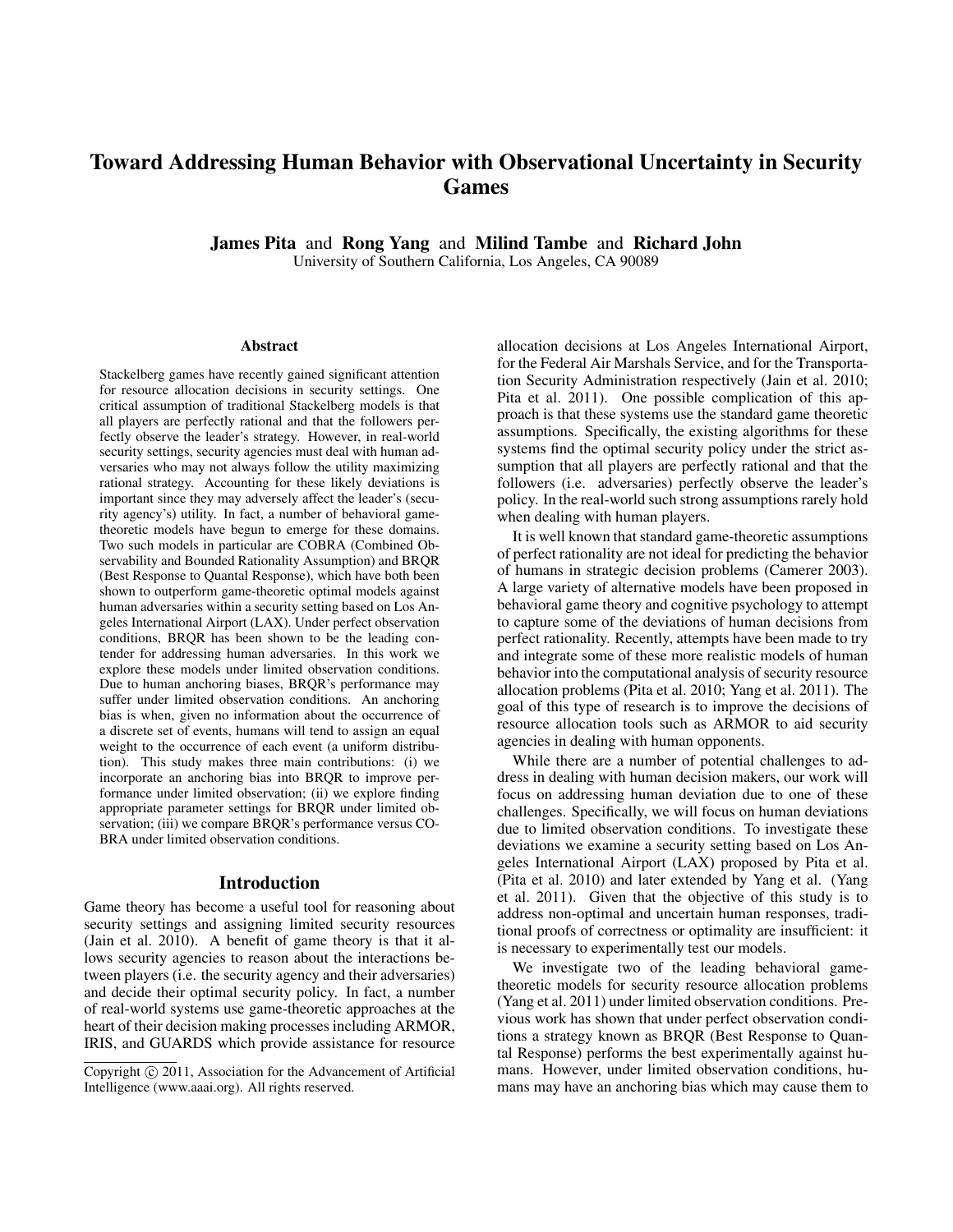deviate from the utility maximizing strategy in a particular way. We extend the previous work in three ways: (i) we incorporate an anchoring bias into BRQR to improve performance under limited observation; (ii) we explore finding appropriate parameter settings for BRQR under limited observation; (iii) we compare BRQR's performance versus COBRA under limited observation conditions, showing that BRQR is still potentially the superior method for dealing with human adversaries even under limited observation conditions.

# Background

## Stackelberg Security Game

Stackelberg games have been shown to be a natural model for analyzing real-world security resource allocation problems (Jain et al. 2010). In a Stackelberg game, one player, the leader, commits to a strategy publicly before the remaining players, the followers, make their decision. In a security game there are two agents – the defender (security agency) and an attacker – who act as the leader and the follower in a Stackelberg game. The defender has K resources to protect a set of targets,  $t_i \in T$ , which have a unique reward and penalty to both the defender and attacker. Thus, some targets may be more valuable to the defender then others. Once a resource is allocated to a target it is marked as covered, otherwise it is marked as uncovered. If the attacker attacks an uncovered target he gets his reward and the defender her corresponding penalty else vice versa. The defender's goal is to maximize her reward given that the attacker will attack with knowledge of the defensive strategy the defender has chosen. For example, in an airport there may be eight terminals serving passengers, but only four bomb sniffing canine units to patrol the terminals. In this scenario, the canine units must decide on a patrolling strategy over these eight terminals first, while their adversaries are able to conduct surveillance and act taking this committed strategy into account. In such security settings the optimal Stackelberg solutions, based on a perfectly rational adversary, are typically mixed strategies (i.e. a randomized patrolling strategy).

There exist a number of algorithms and techniques for optimally solving security games given the standard Stackelberg assumptions (Jain et al. 2010; Pita et al. 2011). In this paper we use DOBSS (Paruchuri et al. 2008) as the baseline algorithm for determining the optimal security policy assuming a utility maximizing perfectly rational adversary.

#### Anchoring Bias

Support theory is a theory of subjective probability (Tversky and Koehler 1994) and has been used to introduce anchoring biases (See, Fox, and Rottenstreich 2006). An anchoring bias is when, given no information about the occurrence of a discrete set of events, humans will tend to assign an equal weight to the occurrence of each event (a uniform distribution). This is also referred to as giving full support to the ignorance prior (See, Fox, and Rottenstreich 2006). It has been shown through extensive experimentation that humans are particularly susceptible to giving full support to the ignorance prior before they are given any information and that,

once given information, they are slow to update away from this assumption (See, Fox, and Rottenstreich 2006).

Models have been proposed to address this bias and predict what probability a human will assign to a particular event x from a set of events X based on the evaluative assessment (i.e. assessment based on events actually viewed) they have made for the occurrence of that event. We utilize a model where it is assumed the estimated probabilities are directly calculated using a simple linear model:  $P(x') = \alpha(1/|X|) + (1 - \alpha)P(x)$ . Here,  $\alpha$  represents the bias humans will have toward the ignorance prior. The more information a human is given to assess, the less bias they will have toward the ignorance prior (i.e. the smaller the value of  $\alpha$ ). Although this is not the only possible model for determining anchoring bias, it is ideal since the odds form model (Fox and Rottenstreich 2003) is not easily representable in an Mixed Integer Linear Program (MILP).

## Behavioral Models

In order to examine the benefits of an anchoring bias we will examine two existing behavioral game-theoretic approaches. To the best of our knowledge there have only been three proposed behavioral game-theoretic approaches for dealing with human adversaries in this particular resource allocation problem known as security games (Pita et al. 2010; Yang et al. 2011; Yin et al. 2010). Other work has examined the impact of limited observation in security domains such as patrolling (Agmon et al. 2009). At this time we briefly introduce the two approaches we examine in this study<sup>1</sup>.

## **COBRA**

The COBRA (Combined Observability and Bounded Rationality Assumption) algorithm was developed to account for human deviations based on bounded rationality and observational uncertainty (Pita et al. 2010). Here, COBRA assumes a boundedly rational human follower is willing to choose any  $\epsilon$ -optimal response strategy, i.e. the follower may choose any of the responses within  $\epsilon$ -utility of the optimal utility strategy. Thus COBRA takes a robust approach and attempts to maximize the minimum utility the leader obtains for any  $\epsilon$ -optimal response strategy by the follower. To account for observational uncertainty, COBRA uses the linear model explained previously. Specifically, COBRA sets a parameter  $\alpha \in [0 \dots 1]$  that determines the human's bias toward the ignorance prior. This value is set based on the number of observations the human follower is expected to take before making his decision. If the human has no information (i.e. no observations) then  $\alpha = 1$  and the follower is expected to be guided entirely by their belief in the ignorance prior. The value of  $\alpha$  decreases as the number of observations the human is expected to take increases until  $\alpha = 0$  when the human perfectly observes the leader strategy. The MILP for COBRA is as follows:

<sup>&</sup>lt;sup>1</sup>We chose to omit the third approach as it has been shown to be outperformed by BRQR in the perfect observation condition.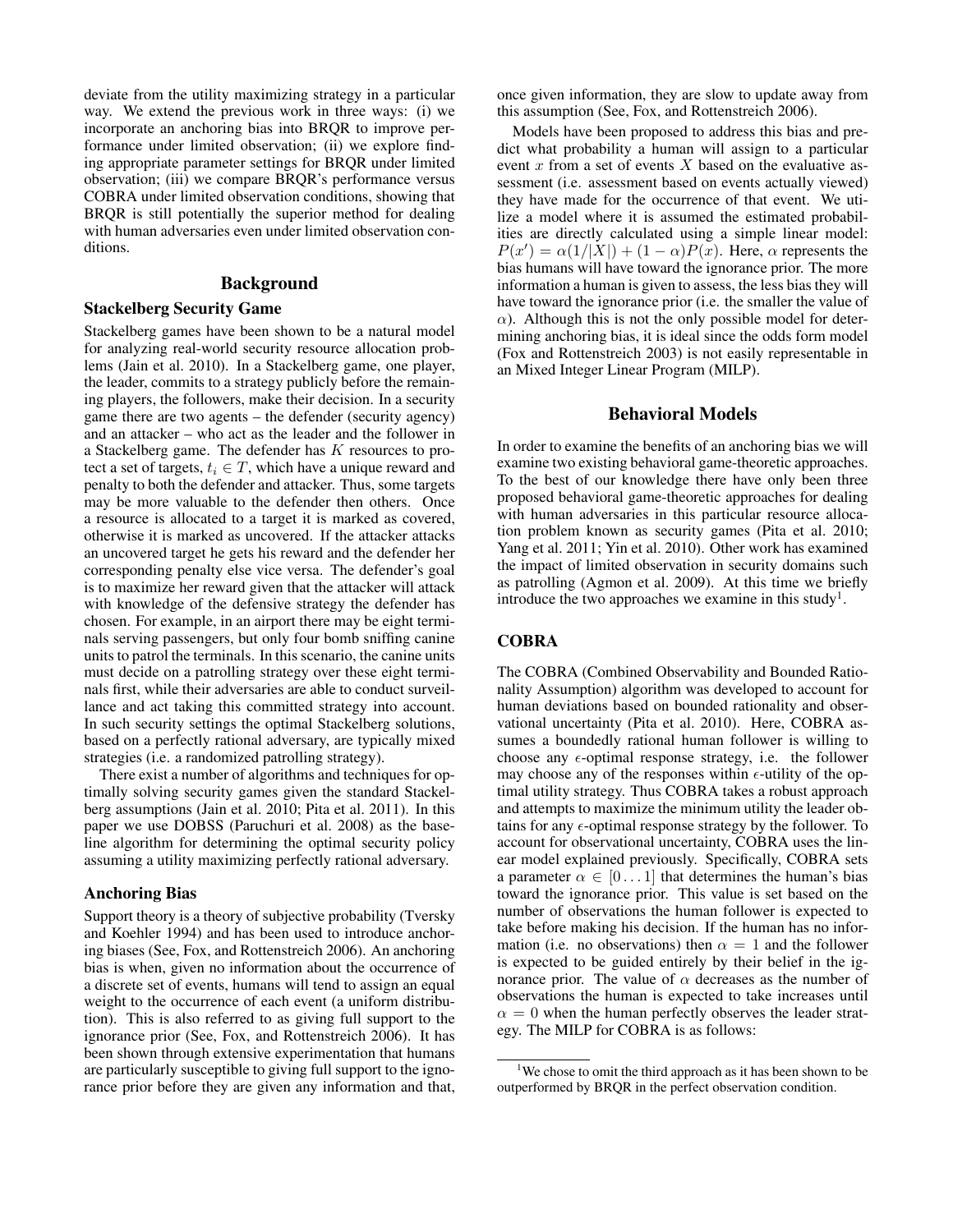$$
\max_{x,q,h,a,\gamma} \gamma
$$
  
s.t.  $\sum x_i = 1$  (1)

$$
\sum_{i \in X} q_i \ge 1 \tag{2}
$$

$$
j \in Q
$$
  

$$
\sum h_j = 1
$$
 (3)

$$
j \in Q
$$
  
0 \le (a -  $\sum_{i \in X} C_{ij} * x'_i$ ) \le (1 - h<sub>j</sub>)M (4)

$$
\varepsilon(1-q_j) \le a - \sum_{i \in X} C_{ij} * x'_i \le \varepsilon + (1-q_j)M \quad (5)
$$

$$
M(1-q_j) + \sum_{i \in X} R_{ij} x_i \ge \gamma \tag{6}
$$

$$
h_j \le q_j \tag{7}
$$

$$
x_i \in [0 \dots 1] \tag{8}
$$

$$
q_j, h_j \in \{0, 1\} \tag{9}
$$

$$
a \in \Re \tag{10}
$$

$$
x'_{i} = (1/|X|) * (\alpha) + (1 - \alpha) * x_{i}
$$
 (11)

Here, the index sets of leader and follower pure strategies are denoted by  $X$  and  $Q$  respectively. The leader's mixed strategy is denoted by  $x$ , a probability distribution over the vector of the leader's pure strategies. The value  $x_i$  is the proportion of times in which pure strategy  $i \in X$  is used in the strategy. The payoff matrices of the leader and the follower are indexed by the matrices  $R$  and  $C$  respectively where  $R_{ij}$  and  $C_{ij}$  represent the reward to the leader and follower if the leader takes action  $i$  and the follower action j. The variable  $h_i$  is used to identify the optimal strategy for the follower with a value of  $a$  in the third and fourth constraints. The variable q represents all  $\epsilon$ -optimal strategies for the follower; the second constraint allows for one or more strategies for the follower. The fifth constraint ensures that  $q_j = 1$  for every action j such that  $a - \sum_{i \in X} C_{ij} \le \epsilon$ , since in this case the middle term in the inequality is less than  $\epsilon$  and the left inequality is then only satisfied if  $q_i = 1$ . The sixth constraint helps define the objective value against the follower,  $\gamma$ , which must be lower than any leader reward for all actions  $q_j = 1$ . Since the objective is to maximize  $γ$ , forcing  $γ$  to the minimum leader reward of all  $ε$ -optimal actions allows COBRA to robustly guard against the worst case scenario over all  $\epsilon$ -optimal actions.

#### BRQR

Yang et al. (Yang et al. 2011) presented an efficient model for computing a strategy based on Quantal Response Equilibrium (QRE) for security games. QRE suggests that instead of strictly maximizing utility, individuals respond stochastically in games: the chance of selecting non-optimal strategies increases as the cost of such an error decreases. In applying the QRE model to security games Yang et al. (Yang et al. 2011) only add noise to the response function for the adversary, so the defender computes an optimal strategy assuming the attacker responds with a noisy best-response. The parameter  $\lambda$  represents the amount of noise in the attacker's response. Given  $\lambda$  and the defender's mixed strategy x, the adversaries' quantal response  $q_i$  (i.e. probability of taking action  $i$ ) can be written as:

$$
q_i = \frac{e^{\lambda U_i^a(x)}}{\sum_{j=1}^n e^{\lambda U_j^a(x)}}
$$
(12)

where,  $U_i^a(x) = x_i P_i^a + (1 - x_i) R_i^a$  is the adversary's expected utility for attacking  $t_i \in T$  and x is the defender's strategy.

$$
q_i = \frac{e^{\lambda R_i^a} e^{-\lambda (R_i^a - P_i^a)x_i}}{\sum_{j=1}^n e^{\lambda R_j^a} e^{-\lambda (R_j^a - P_j^a)x_j}}
$$
(13)

The goal is to maximize the defender's expected utility given  $q_i$ , i.e.  $\sum_{i=1}^n q_i(x_i R_i^d + (1-x_i)P_i^d)$ . Combined with Equation (13), the problem of finding the optimal mixed strategy for the defender can be formulated as

$$
\max_{x} q_i((R_i^d - P_i^d)x_i + P_i^d) \tag{14}
$$

$$
\text{s.t. } \sum_{i=1}^{n} x_i \le K \tag{15}
$$

$$
0 \le x_i \le 1, \quad \forall i, j \tag{16}
$$

Given that the objective function in Equation 14 is nonlinear and non-convex in its most general form, Yang et al. (Yang et al. 2011) chose to focus on methods to find local optima. To compute an approximately optimal QRE strategy they develop the Best Response to Quantal Response (BRQR) heuristic described in Algorithm 1. They first take the negative of Equation 14, converting the maximization problem to a minimization problem. In each iteration, they find the local minimum<sup>2</sup> using a gradient descent technique from the given starting point. If there are multiple local minima, by randomly setting the starting point in each iteration, the algorithm will reach different local minima with a nonzero probability. By increasing the iteration number,  $IterN$ , the probability of reaching the global minimum increases.

#### Algorithm 1 BRQR

|    | 1: $opt_a \leftarrow -\infty$ ; {Initialize the global optimum}  |
|----|------------------------------------------------------------------|
|    | 2: for $i \leftarrow 1, , I$ ter N do                            |
| 3: | $x_0 \leftarrow$ randomly generate a feasible starting point     |
|    | 4: $(\text{opt}_l, x^*) \leftarrow \text{FindLocalMinimum}(x_0)$ |
|    | 5: if $opt_q > opt_l$ then                                       |
|    | $opt_a \leftarrow opt_l, x_{opt} \leftarrow x^*$<br>6:           |
| 7: | end if                                                           |
|    | 8: end for                                                       |
|    | 9: return $opt_{g}$ , $x_{opt}$                                  |

**Parameter Estimation:** The  $\lambda$ -parameter in BRQR represents the amount of noise in the best-response function of the attacker. One extreme case is  $\lambda = 0$ , which represents uniformly random play on behalf of the attacker. The other extreme is  $\lambda = \infty$ , when the attacker response is identical

<sup>2</sup>They use *fmincon* in Matlab to find the local minimum.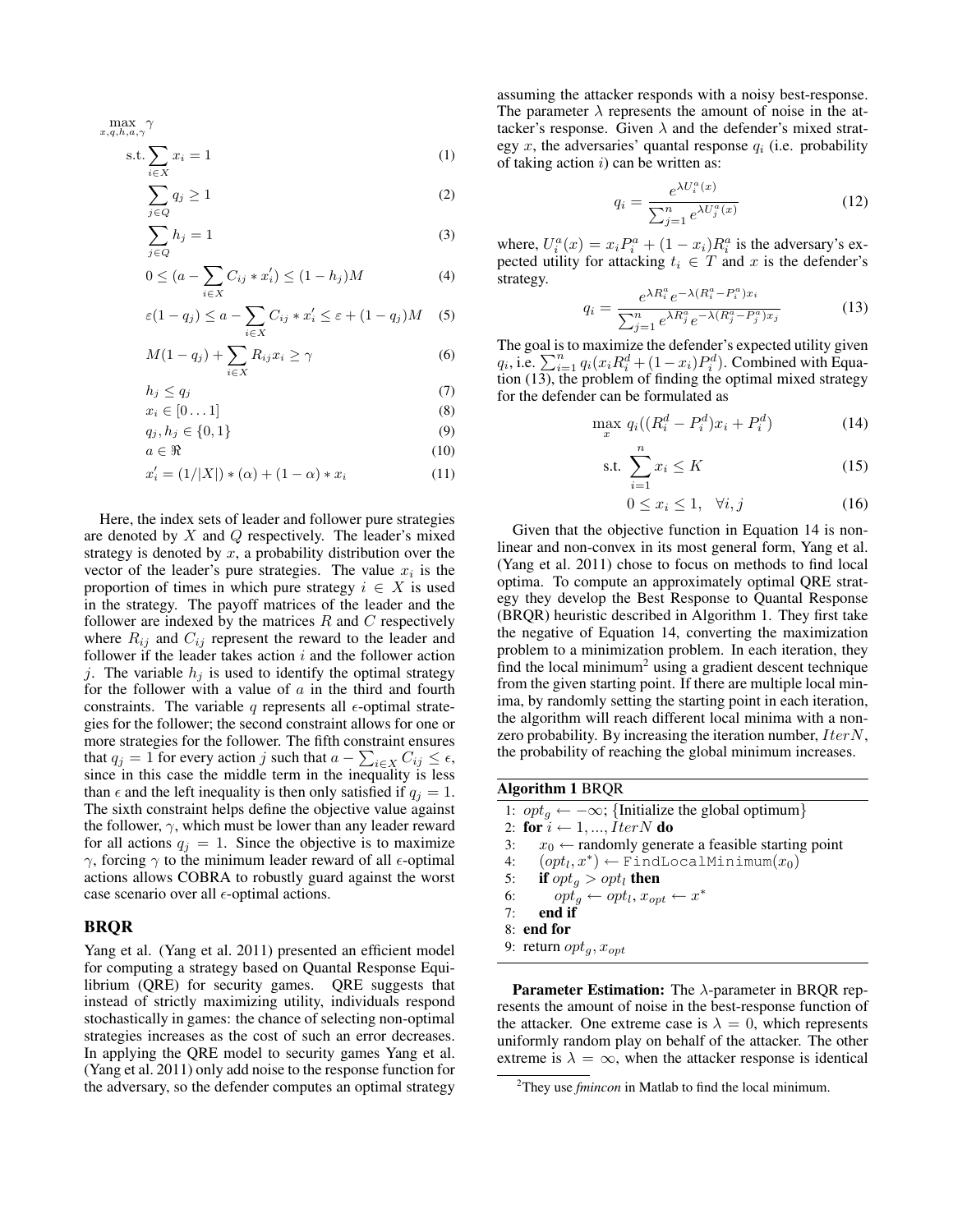to the game-theoretic optimal response. The  $\lambda$ -parameter is sensitive to the game payoff structure, so tuning  $\lambda$  is a crucial step in applying the QRE model. Yang et al. (Yang et al. 2011) proposed using Maximum Likelihood Estimation (MLE) to fit  $\lambda$  using previously gathered data. Given the defender's mixed strategy  $x$  and  $N$  samples of the players' choices, the logarithm likelihood of  $\lambda$  is

$$
\log L(\lambda \mid x) = \sum_{j=1}^{N} \log q_{\tau(j)}(\lambda)
$$

where  $\tau(j)$  denotes the target attacked by the player in sample *j*. Let  $N_i$  be the number of subjects attacking target *i*. Then, we have  $\log L(\lambda \mid x) = \sum_{i=1}^{n} N_i \log q_i(\lambda)$ . Combining with Equation (12),

$$
\log L(\lambda \mid x) = \lambda \sum_{i=1}^{n} N_i U_i^a(x) - N \cdot \log(\sum_{i=1}^{n} e^{\lambda U_i^a(x)})
$$

It has been shown that  $\log L(\lambda \mid x)$  only has one local maximum (Yang et al. 2011). One potential difficulty with this approach is that data may be difficult to gather in real-world security settings. However, it may be a reasonable estimate to collect sample data from subjects in experimental settings based on these real-world domains.

## Anchoring Bias for BRQR

While COBRA already accounts for an anchoring bias, we will need to modify the formulation of BRQR in order to reason about an anchoring bias. We will refer to this new formulation as BRQRA. In order to extend BRQRA to handle an anchoring bias we will need to alter the way the adversary perceives his reward. Specifically, instead of basing his decisions on the strategy  $x$  he will now base his decisions on the strategy  $x'$ . As in COBRA,  $x'$  is determined using the linear model presented previously for anchoring bias. We point out that if  $\alpha = 0$  BRQRA becomes identical to BRQR and so BRQRA is applicable for all observation conditions. The adversary's quantal response can now be written as:

$$
q_i^* = \frac{e^{\lambda U_i^a(x')}}{\sum_{j=1}^n e^{\lambda U_j^a(x')}}\tag{17}
$$

where,  $U_i^a(x') = (\alpha/|X| + (1-\alpha) * x_i)P_i^a + (1-(\alpha/|X| +$  $(1 - \alpha)x_i$ ) $R_i^a$  is the adversary's expected utility according to his anchoring bias for attacking  $t_i \in T$  and x is the defender's strategy.

$$
q_i^* = \frac{e^{\lambda R_i^a} e^{\frac{\lambda \alpha}{|\mathbf{X}|} \left(P_i^a - R_i^a\right)} e^{\lambda \left(P_i^a - R_i^a\right) x_i} e^{\lambda \alpha \left(R_i^a - P_i^a\right) x_i}}{\sum_{j=1}^n e^{\lambda R_i^a} e^{\frac{\lambda \alpha}{|\mathbf{X}|} \left(P_i^a - R_i^a\right)} e^{\lambda \left(P_i^a - R_i^a\right) x_j} e^{\lambda \alpha \left(R_i^a - P_i^a\right) x_j}}
$$
\n(18)

The goal again is to maximize the defender's expected utility given  $q_i^*$ , i.e.  $\sum_{i=1}^n q_i^*(x_i R_i^d + (1 - x_i)P_i^d)$ . As in BRQR, the problem of finding the optimal mixed strategy for the defender can be formulated as in Equations 14∼16, however, we replace  $q_i$  with  $q_i^*$ <sup>3</sup>.

## **Experiments**

In order to evaluate the benefit of including an anchoring bias we conduct an empirical evaluation of the presented algorithms with human subjects playing an online game. There are two goals we seek to address with our analysis. Our first goal is to see if including an anchoring bias will potentially increase the performance (expected utility) of BRQRA over BRQR. If we are able to show an increase in performance it will strengthen the case that humans have an anchoring bias under low observation and that accounting for such biases is important when addressing humans in game-theoretic settings. Second, we want to compare BRQR/BRQRA against COBRA to see if BRQR remains a superior model for addressing human behavior in such security settings, even under low observation conditions. To that end, we use the same model presented by Yang et al. (Yang et al. 2011) when they initially tested BRQR against other behavioral models in security settings. Specifically, this model is based on Los Angeles International Airport (LAX), which has eight terminals that can be targeted in an attack (Pita et al. 2008). Subjects play the role of an attacker and are able to observe the defender's mixed strategy (i.e., randomized allocation of security resources) before making a decision about which gate to attack.

### Experimental Setup

Given the eight terminal scenario determined by Yang et al. (Yang et al. 2011), our experimental domain has three guards – jointly acting as the leader – guarding eight gates, and each individual human subject acts as a single adversary. Each of the eight gates has a unique reward and penalty associated with it for both the subjects as well as the guards – a non zero-sum game. In each game instance, the subject's goal is to choose the gate that will maximize his expected utility given the defender's strategy. If the subject chose a door that was guarded he would receive his penalty for that gate and the guard her reward for that gate, else vice-versa. A key difference between our experiments and those run by Yang et al. (Yang et al. 2011) is that subjects are no longer provided with the defender strategy in advance. Instead, subjects are given only five observations of the defender strategy to try and infer what that strategy is. This is because under perfect observation conditions humans should not be influenced by their anchoring bias. The game interface subjects were presented with can be seen in Figure 1.

For these experiments we use the four new reward structures presented by Yang et al. (Yang et al. 2011), which were chosen to be representative of the payoff structure space. We omit the specific details, however, these four payoff structures were chosen from a sample of 1000 randomly generated payoff structures. These 1000 payoff structures were classified based on eight features into four clusters and each of the four payoff structures represents one of the clusters.

As seen in Figure 1 the five observations the subjects received were presented to them as a set of 5 triplets. That is, a single observations is seen as [x,y,z] where the letters (i.e., x, y, and z) correspond to the gates that were guarded in that particular observation. Subjects are given an unlimited amount of time to study both the reward structure and

<sup>&</sup>lt;sup>3</sup>As before we use the same heuristic described in Algorithm 1.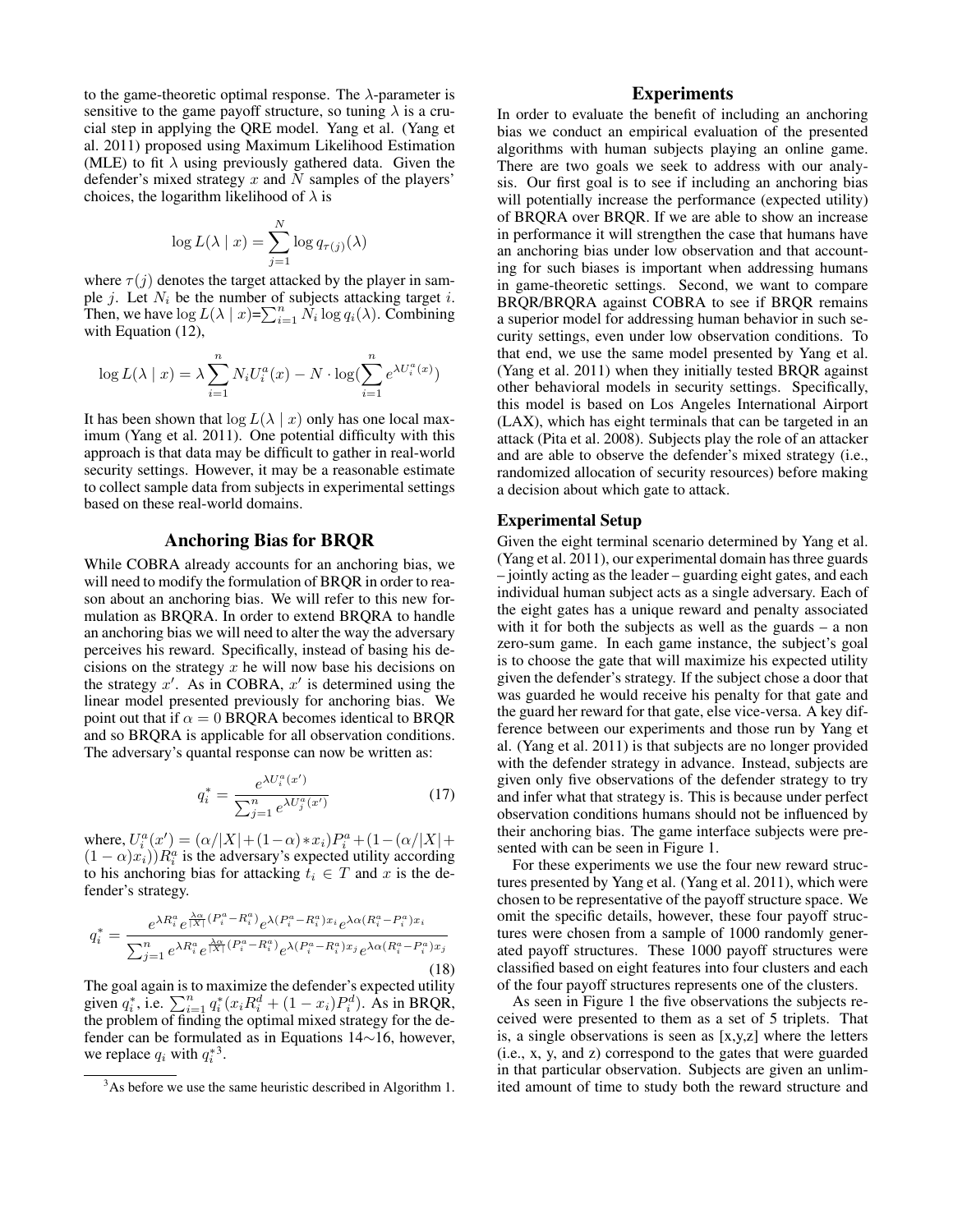

Figure 1: Game Interface

the observations they have been presented before making a decision on which gate to attack.

In order to motivate the subjects, they would earn or lose money based on whether or not they were successful in attacking a gate. Subjects started with an endowment of 8 dollars and for each reward point they earned they received an additional 10 cents. For example, examining Figure 1 if the subject chose gate 2 and was successful (i.e., there was no guard) he would receive 70 cents. Similarly, for each penalty point they lost they would lose an additional 10 cents. Regardless of how many points the subject lost they were guaranteed to be paid at least 5 dollars. There was no limit placed on the maximum amount of money a subject could earn.

Given this experimental setup we ran two separate experiments. The first set of experiments was performed to collect initial data for the four reward structures under low observation conditions and also to compare the performance of BRQR/BRQRA and COBRA against DOBSS. We then used this initial set of data to better estimate both the  $\alpha$  and  $\lambda$  parameters to see if BRQR/BRQRA would indeed outperform COBRA under low observation.

#### First Experiment

In the first experiment, for each payoff structure we tested the mixed strategies generated by four algorithms: DOBSS, COBRA, BRQR, and BRQRA. For both the  $\lambda$ -parameter and the  $\epsilon$ -parameter we used the parameter settings given by Yang et al. (Yang et al. 2011). The  $\alpha$ -parameter should be set according to the number of observations the adversary is expected to take. For the  $\alpha$ -parameter we explored two settings with  $\alpha = .50$  and  $\alpha = .75$ . Since we are examining a low observability condition we would expect there to be a strong anchoring bias. However, since it is costly to run too many experiments we chose to explore a half anchoring bias and three quarters anchoring bias. Of course  $\alpha = 1$  is too extreme in this case since it often leads to a deterministic defender strategy (i.e. the defender guards the top 3 doors since the attacker believes the defender is choosing doors uniformly at random).

There were a total of 24 payoff structure/strategy combinations and each subject played all 24 combinations. To mitigate the order effect on subject responses, a total of 24 different orderings of the 24 combinations were generated

using Latin Square design. Every ordering contained each of the 24 combinations exactly once, and each combination appeared exactly once in each of the 24 positions across all 24 orderings. The order played by each subject was drawn uniformly randomly from the 24 possible orderings. In an attempt to keep each subject's strategy consistent, no feedback was given for all 24 games until the end of the experiment. A total of 33 human subjects played in this experiment.

Results: In order to evaluate the performance of each algorithm and parameter setting we computed the expected leader reward for each follower, i.e., for each choice of gate by subject. We then found the average expected reward for a given algorithm using the actual gate selections from the 33 subject trials. Figure 2 (a) shows the average expected leader reward for our first reward structure, with each data-point averaged over 33 human responses. Figures 2 (b-d) show the same for the second, third, and fourth reward structures. In all figures, the y-axis shows the average expected reward each strategy obtained and the number next to any strategy represents the  $\alpha$ -parameter setting. For example, examining Figure 2(b) BRQRA 75 ( $\alpha = .75$ ) obtains an average expected reward of 1.59 and DOBSS obtains an average expected reward of 1.70.



Figure 2: Average Expected Utility of Defender

Analysis: The key result of this first experiment is that DOBSS is outperformed by at least one setting of COBRA in each reward structure. While the results were not statistically significant, these trends continue to suggest the importance of addressing human adversaries in game-theoretic settings. In fact, it has been shown in 4 different reward structures under the same experimental setting (i.e. 5 observations) that COBRA statistically significantly outperforms DOBSS (Pita et al. 2010).

Given these results, we need to determine appropriate  $\lambda$ and  $\alpha$  settings for both BRQR/BRQRA and COBRA. In order to make a fair comparison of the two algorithms we will need to explore a wider range of  $\alpha$ -settings to find the best performance for each algorithm in each reward structure. In our second experiment we will also explore one possible method for appropriately determining  $\alpha$  for BRQR.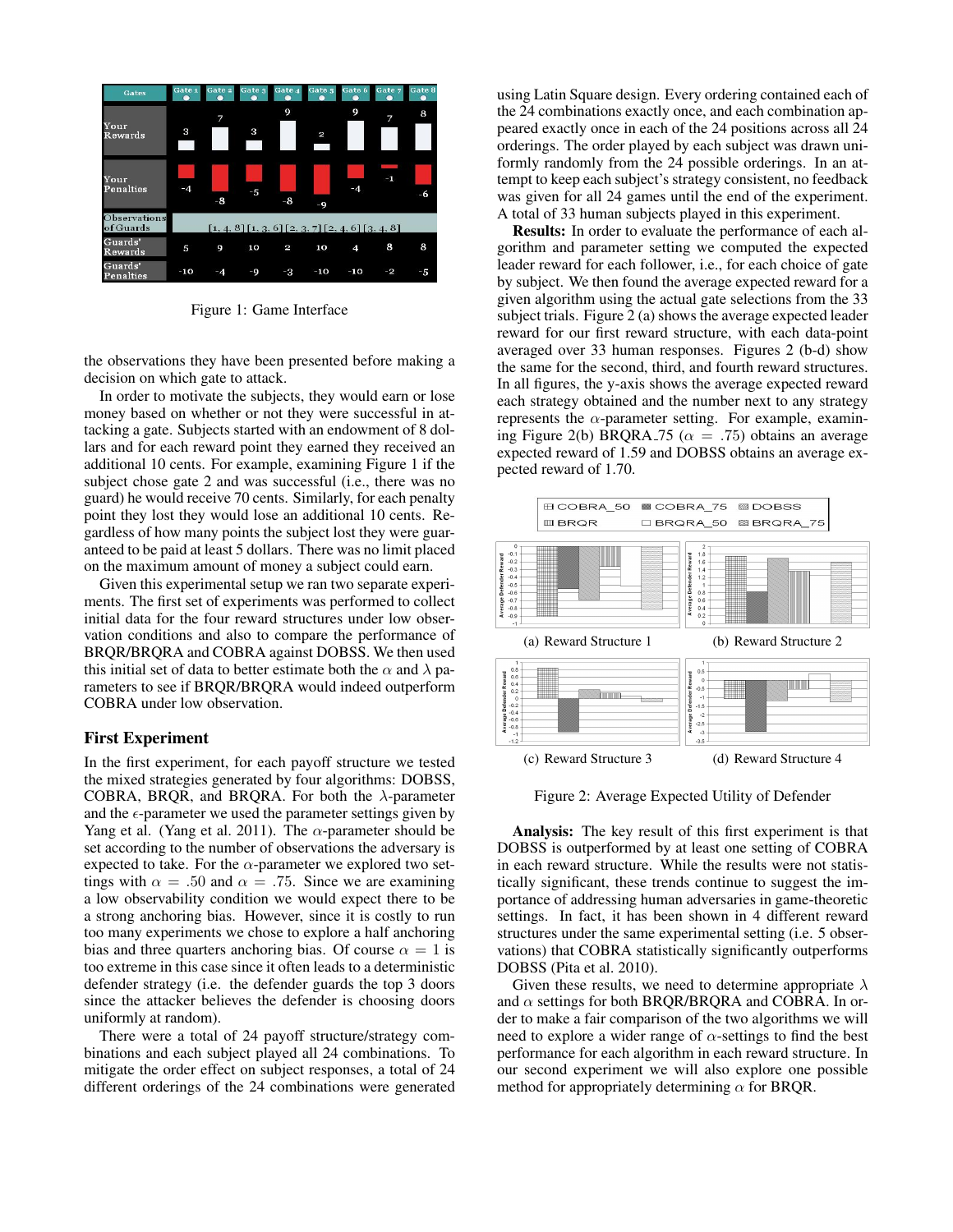## Second Experiment

For this experiment, for each payoff structure we only tested mixed strategies generated by COBRA and BRQR/BRQRA. Once again for the  $\epsilon$ -parameter we used the parameter settings given by Yang et al. (Yang et al. 2011). The  $\epsilon$ -setting should not be affected by the observation condition. We used the procedure given by Yang et al. (Yang et al. 2011) based on Maximum Likelihood Estimation (MLE), which we described previously, to estimate the  $\lambda$ -setting based on the data from our first experiment and the current choice of  $\alpha$ . Specifically, the  $\lambda$ -setting is determined as the average Maximum Likelihood Estimation (MLE) over all four reward structures and all strategies tested. However, because we are assuming the subject bases his utility on his anchoring bias (i.e.,  $U_i^a(x') = (\alpha/|X| + (1 - \alpha) * x_i)P_i^a + (1 - \alpha)P_i^a$  $(\alpha/|X|+(1-\alpha)x_i)$ )  $R_i^a$ ) it is necessary to compute the MLE for each  $\alpha$ -setting. This is a modification from the standard procedure which depends on  $U_i^a(x)$ . We present the MLE of  $\lambda$  for each setting of  $\alpha$  used in this experiment in Table 1

| $\alpha = 0$   |                                                  | $\alpha = .10$ $\alpha = .15$ $\alpha = .20$ $\alpha = .25$ |     |     |
|----------------|--------------------------------------------------|-------------------------------------------------------------|-----|-----|
| .12            | .16                                              | .18                                                         | .20 | .22 |
| $\alpha = .30$ |                                                  | $\alpha = .40$ $\alpha = .50$ $\alpha = .55$ $\alpha = .60$ |     |     |
| .24            | .25                                              | .25                                                         | .24 |     |
|                | $\alpha = .65$   $\alpha = .75$   $\alpha = .85$ |                                                             |     |     |
|                | .18                                              |                                                             |     |     |

Table 1: MLE Estimates of  $\lambda$ 

For the  $\alpha$ -settings we tried to explore a wide range for both COBRA and BRQRA. In total for each reward structure we chose 5 new settings of  $\alpha$  for COBRA and BRQRA along with the 3 original settings for BRQRA given the new  $\lambda$ settings (i.e., BRQR or  $\alpha = 0$ ,  $\alpha = .50$ , and  $\alpha = .75$ ). This lead to a total of 13 strategies for each reward structure. For both algorithms, we chose  $\alpha$ -settings that lead to the largest range of resulting mixed strategies to get the best idea of overall performance. We also attempted to find an optimal  $\alpha$ -setting using an MLE method similar to that previously described for the  $\lambda$ -parameter. Given the defender's mixed strategy  $x$  and  $N$  samples of the subjects' choices, the logarithm likelihood of  $\alpha$  is  $\log L(\alpha | x) = \sum_{i=1}^{n} N_i \log q_i(\alpha)$ . Here, we set  $q_i(\alpha)$  as follows:

$$
q_i = \begin{cases} 1 & \text{for } U_i^a(x') \ge \max_{j \in Q} (U_j^a(x')) - \epsilon \\ 1e - 20 & \text{for } U_i^a(x') < \max_{j \in Q} (U_j^a(x')) - \epsilon \end{cases}
$$

For the  $\epsilon$ -parameter we use the setting used for COBRA in each reward structure. As with the  $\lambda$ -parameter we found the average MLE  $\alpha$ -setting based on the results over all four reward structures and all strategies. The MLE of  $\alpha$  is 0.55 for the data used from the first experiment.

Given that each reward structure had 13 new strategies there were a total of 52 payoff structure/strategy combinations. To alleviate the time it would take a subject to finish the experiment we decided to separate the reward structures into two groups. The first group was reward structures 1 and 2 while the second group was reward structures 3 and 4. Thus, each subject played 26 combinations and were assigned to either group 1 or group 2. As before the 26 orderings were generated using Latin Square design. A total of 19

human subjects played the game for the first group and 18 human subjects played the game for the second group. No subject was allowed to play both groups.

Results: As before we computed the expected leader reward for each follower and then averaged the expected reward for a given algorithm from the 19/18 subject trials. For each reward structure we have results for 13 strategies in total (5 settings of COBRA, 7 settings of BRQRA, and BRQR). In Figure 3 we will only present results comparing the top three performing settings for both COBRA and BRQRA as well as  $BRQR<sup>4</sup>$ . Figure 3(a) shows the average expected leader reward for our first reward structure, with each data-point averaged over 19 human responses. Figures 3(b-d) show the same for the second, third, and fourth reward structures. In all figures, the y-axis shows the average expected reward each strategy obtained and the number next to any strategy represents the  $\alpha$ -parameter setting. For BRQRA the  $\lambda$ -parameter setting is determined based on Table 1 and the  $\alpha$ -parameter setting. For example, in reward structure 1 for BRQRA<sub>-40</sub> we set  $\lambda = .25$ .

Analysis: Based on the results of this experiment there are four main conclusions: (i) incorporating an anchoring bias can help improve performance; (ii) our heuristic method for estimating  $\alpha$  using an MLE method was a good estimation for BRQRA; (iii) appropriately estimating both the  $\lambda$  and  $\alpha$  parameters enhances the performance of BRQR/BRQRA; (iv) BRQR/BRQRA stands as the leading contender for use in security domains to schedule limited security resources against human adversaries. While these results are not statistically significant, they are a first step toward appropriately addressing human adversaries in limited observation conditions. We will now more closely examine each of these conclusions.

First, in all four reward structures BRQRA obtained a higher expected utility than BRQR. This is an indication that accounting for human anchoring biases can be valuable and that extending game-theoretic models to address specific human factors, such as anchoring biases, can lead to an improvement in performance.

Second, in all four reward structures BRQRA's performance was maximized approximately around the MLE of  $\alpha$ , which was determined from the data in the first experiment. Since BRQRA is a new model there did not exist any method for determining an optimal  $\alpha$ -setting under limited observation conditions. Given that no method existed, this is indeed a promising result. We will need to further test this method to see if it continues to be good for determining  $\alpha$  in different security settings under different conditions.

Third, in reward structures 1-3 at least 1 setting of BRQRA obtained a higher expected utility than all settings of BRQR/BRQRA in the first experiment. This demonstrates the benefit of appropriately adjusting both  $\lambda$  and  $\alpha$ in combination to ensure the best results. In fact, in reward structure 2 BRQRA with  $\alpha = .50$  performed the best in this experiment while in the first experiment BRQR outperformed BRQRA with  $\alpha = .50$ . Furthermore, BRQR itself

<sup>&</sup>lt;sup>4</sup>To see the full list of results please refer to http://teamcore.usc.edu/pita/results.html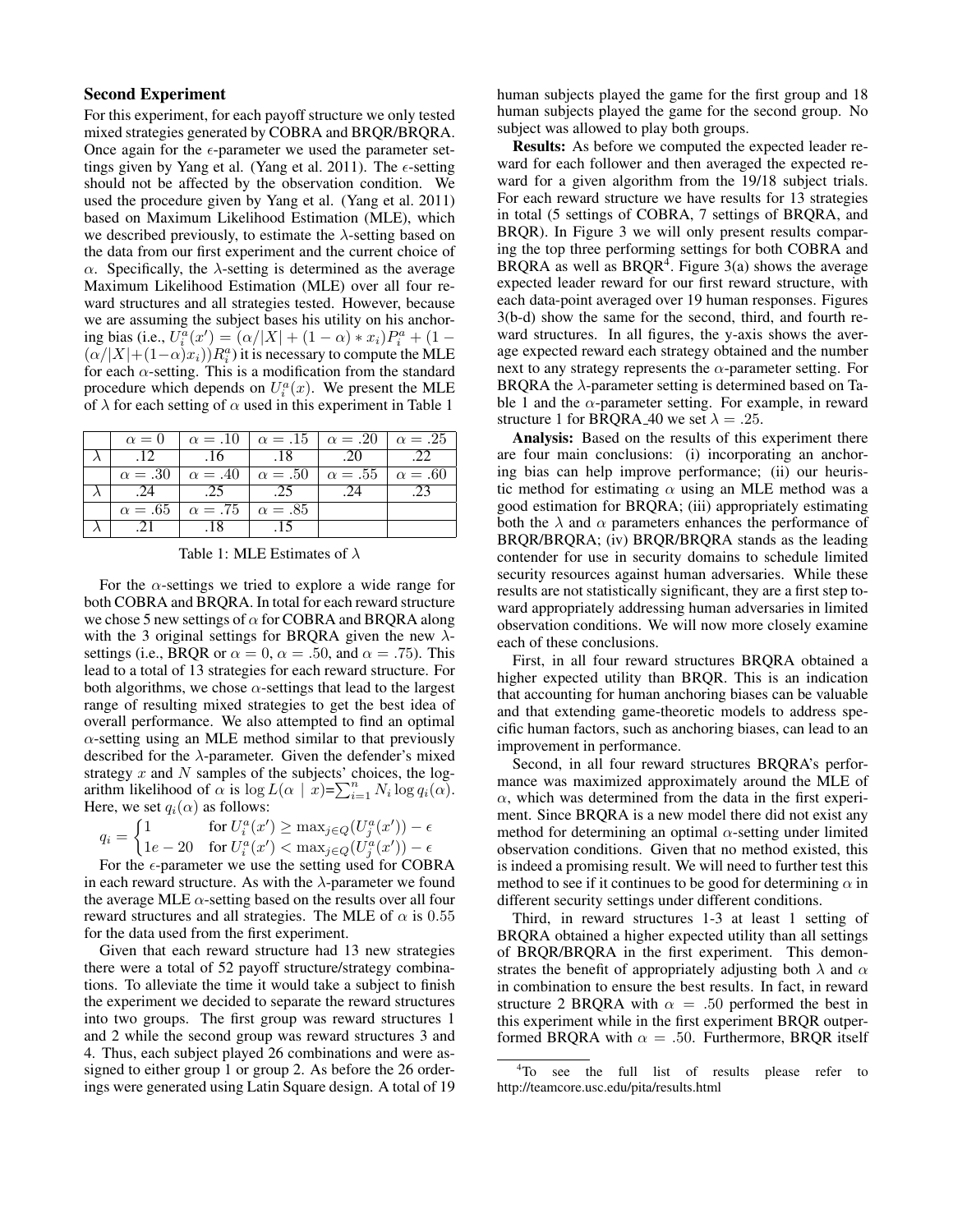

Figure 3: Average Expected Utility of Defender

did not perform better in the second experiment than in the first experiment for some of the reward structures. These two examples show how appropriately adjusting both parameters in combination is important. We also point out that these results show that a poor choice of  $\alpha$  can lead to decreased performance against BRQR.

Finally, in reward structures 1-3 BRQRA is now seen outperforming COBRA, even when compared against the results from the first experiment. This is an important result as it follows on the results found by Yang et al. (Yang et al. 2011) showing that a strategy based on QRE can lead to improved results against human adversaries. Given these three results, BRQRA currently stands as the leading contender for use in security domains to schedule limited security resources against human adversaries. The only reward structure where the last two results fail to hold is reward structure 4, which we will more closely examine in order to explain this degradation in performance.

Analysis of Reward Structure 4: To guide this analysis we present reward structure 4 and the strategies generated by BRQR in both experiment 1 and experiment 2 in Table 2. Here, the letters D and A represent the defender and attacker respectively (i.e. D. Reward is the defender's reward). For the mixed strategies generated by BRQR, we present the probability that a guard will protect each of the gates. For example, the strategy generated by BRQR 76 (i.e. BRQR with  $\lambda = .76$ ) protects gate 2 with a guard 33% of the time.

Given the data presented in Table 2 we can begin to see why BRQR performed so poorly in reward structure 4. Specifically, one of the major problems with the strategy generated by BRQR 12 is its protection of gate 4. Notice that on gate 4 the adversary obtains a reward of 9 points. While his penalty is also high, the expectation on this door is 6.42 for the adversary against BRQR<sub>-12</sub>. For BRQR<sub>-76</sub> on the other hand, the expectation for the adversary is only

| Gate:                                   |       |     | 3    |      |       | 6     |      | 8               |
|-----------------------------------------|-------|-----|------|------|-------|-------|------|-----------------|
|                                         |       |     |      |      |       |       |      |                 |
| D. Reward                               | 5     | 9   | 10   |      | 10    | 4     | 8    | 8               |
| D. Penalty                              | $-10$ | -4  | -9   | $-3$ | $-10$ | $-10$ | $-2$ | $-5$            |
| A. Reward                               |       |     | 3    | 9    | 2     | 9     |      | 8               |
| A. Penalty                              |       | -8  | $-5$ | -8   | -9    | -4    | - 1  | -6              |
|                                         |       |     |      |      |       |       |      |                 |
| $BRQR(\lambda = .76)$                   | .35   | .33 | .30  | .44  | .20   | .62   | .36  | .42             |
| $\overline{\text{BRQR}(\lambda = .12)}$ | .47   | .29 | .48  | .15  | .39   | .62   | .23  | $\overline{37}$ |

Table 2: BRQR in reward structure 4

1.54. More importantly, the defender's expectation is -2.24 in BRQR 12 versus -.807 in BRQR 76. Out of the 18 people who played against BRQR 12, exactly half (9 people) chose gate 4. It is clear that with such a low  $\lambda$ -setting, BRQR's resulting strategy leaves a significant weakness to be exploited. In fact, given the mixed strategy produced by BRQR 12, gate 4 has the highest expectation for the adversary and thus is the rational choice. This shows how a poor choice of  $\lambda$  can lead to significant consequences. In addition, increasing the value of  $\alpha$  in the case of BRQRA only enhances this weakness further.

The analysis of BROR<sub>-76</sub> versus BROR<sub>-12</sub> demonstrates why BRQR performed poorly in experiment 2, however, we still need to examine BRQR versus COBRA. Between the 2 experiments, the highest average expected reward COBRA obtained was .42 and the highest BRQR/BRQRA obtained was .38. In both cases, the reason the algorithms performed well is they exploited the value of gate 7. Here the reward for both the attacker and defender was relatively high and the penalty was relatively low. In the case of BRQRA 50 (BRQRA with  $\alpha = .50$  in experiment 1) this gate had the highest expected utility at 3.2208 for the attacker, but still gave the defender and expected utility of 2.724. Similarly